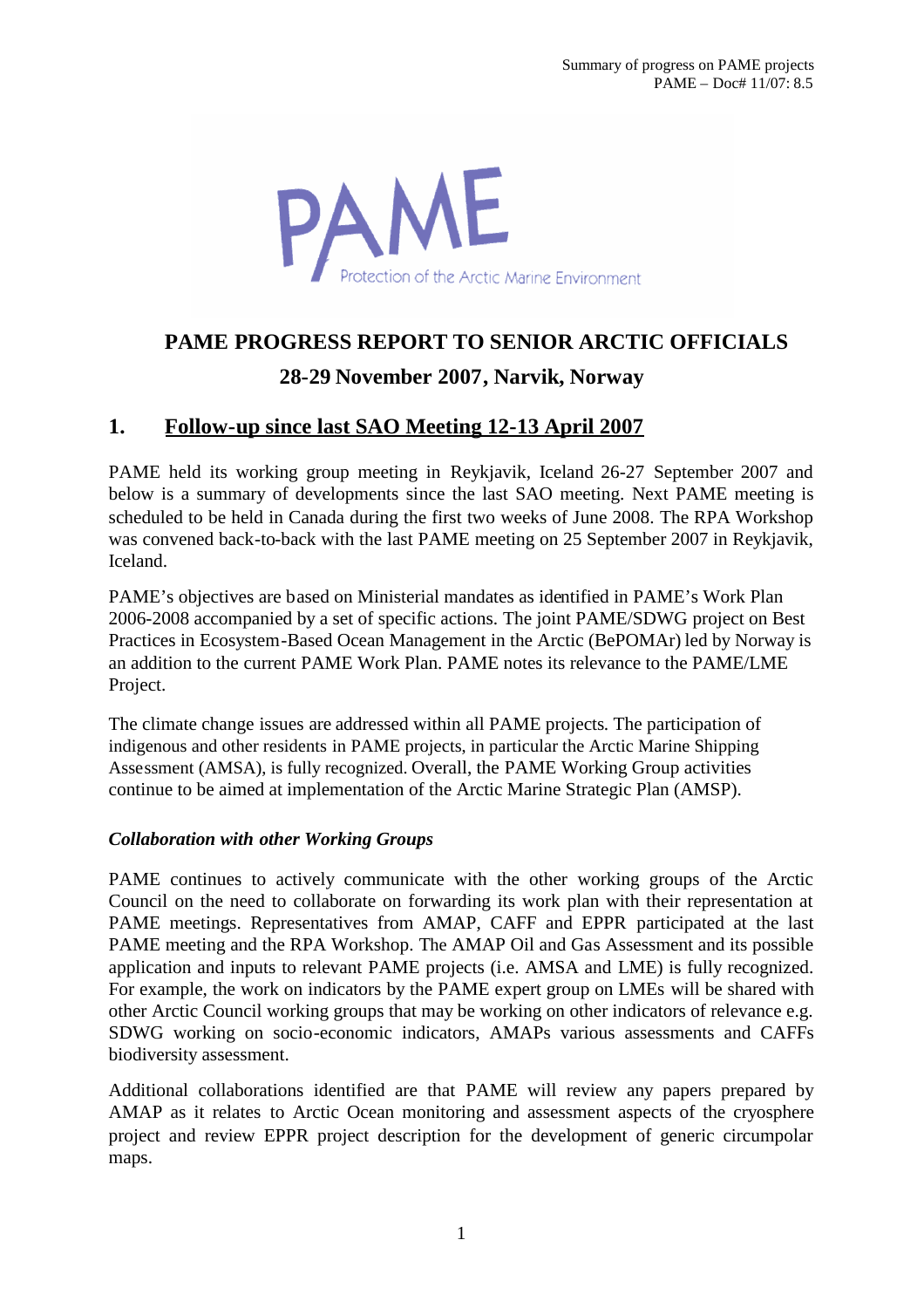# **2. Summary of Progress on PAME Projects**

# **Evaluation and Update of the Arctic Offshore Oil and Gas Guidelines**

The Arctic Offshore Oil and Gas Guidelines where first published in 1997 and updated in 2002. These Guidelines recommend voluntary standards, technical and environmental best practices, management policy, and regulatory controls for Arctic offshore oil and gas operations.

The United States as the lead country in Evaluation and Update of the Arctic Offshore Oil and Gas Guidelines will convene a PAME Guidelines workshop December 7-8, 2007 in Miami, Florida, immediately following the [2007 International Regulators' Offshore Safety Conference](http://www.mms.gov/international/IRF/SecondIROSC.htm) - *Improving Offshore Safety Through International Cooperation* from December 3 - 6, 2007 in Miami, Florida. This conference is hosted by the International Regulators' Forum (IRF), an informal group of oil and gas regulators from Australia, Brazil, Canada, the Netherlands, New Zealand, Norway, the United Kingdom, and the United States. Information and registration is at: <http://www.mms.gov/international/IRF/IRF.htm>

This PAME Guidelines Workshop will be open to all stakeholders and will launch the updating effort of the Guidelines. PAME representatives have been asked to pass on information about this Workshop to their respective experts on oil and gas management.

The workshop will follow the planned publication of the Arctic Council's Arctic Monitoring and Assessment Working Group (AMAP) Overview Report of the *Assessment of Arctic Oil and Gas Activities—Effects and Potential Effects* and the public posting of the assessment on the AMAP web page. This will enable the process of updating the Guidelines to take full account of this assessment.

The agenda for the workshop is as follows:

- 1. Introductions
- 2. Description of the Guidelines
- 3. Opportunity to Provide Comments
- 4. Discussion
- 5. Way Forward/Next Steps

To inform these discussions, participants are asked to come prepared to provide:

- $\triangleright$  Short interventions or presentations on how the guidelines have been used by countries, industry or by others;
- Short interventions or presentations on suggested updated information and new issues.
- Draft language or new text proposed for consideration and discussion.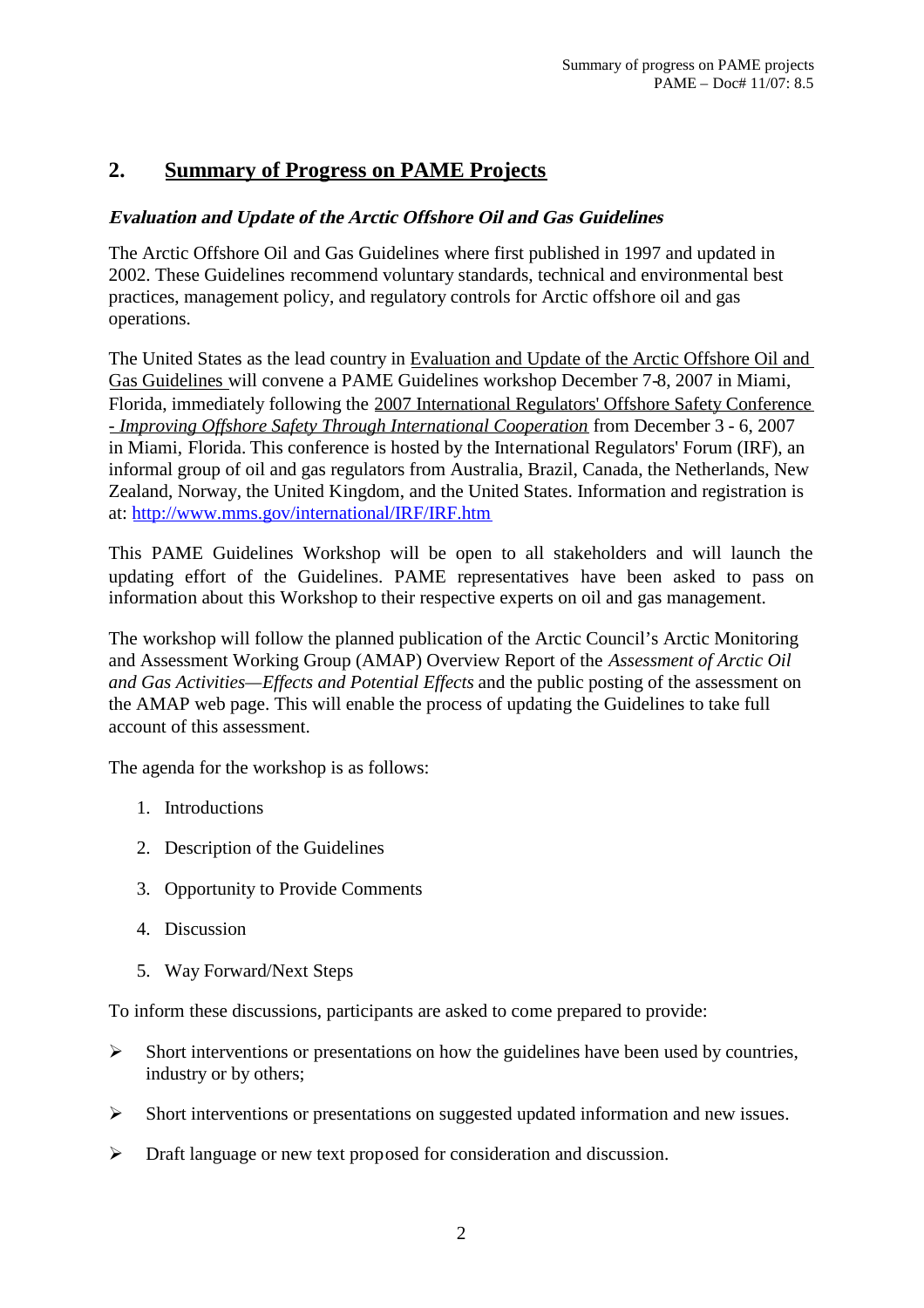After this workshop, work will continue via an internet writing group and at side meetings during regular PAME meetings. The projected delivery date of a revised *Arctic Offshore Oil and Gas Guidelines* is mid to late 2008.

### *Ecosystem Approach (Large Marine Ecosystems)*

The United States is the lead on ecosystem approach. The PAME/LME experts group has been established with experts from all Arctic Council countries. The PAME/LME expert group has communicated by email correspondence since PAME-I 2007 meeting (6-7 March 2007). The plan is that a meeting of the PAME/LME expert group be convened within the next 6 months. The PAME/LME expert group will continue to consider both generic and specific indicators for three pilot areas i.e. West Bering Sea LME, Barents Sea LME and the Beaufort Sea LME.

Firm commitment has been made to place the West Bering Sea LME project in the GEF pipeline for funding. A draft list of issues to be addressed by both the US and the Russian Federation has been prepared and is presently being reviewed. The approach includes the suites of ecosystem indicators and 5 modular strategic assessments. A draft of the West Bering Sea LME project proposal can be found at the password protected section on the PAME homepage or by contacting the PAME Secretariat.

The lead country will make contacts with the lead countries of the shipping assessment to maintain close liaison as plans are formulated for prototype assessments of conditions in the West Bering Sea LME, the Beaufort Sea LME and the Barents Sea LME by respectively US/Russia; US/Canada; and Norway/Russia. Special attention is to be paid to projections of ice reduction as it affects shipping and also LME bottom up food chain dynamics.

The LME work is for the purpose of assessments and management so collaboration with other work within the Arctic Council is important. Thus the work on indicators by the PAME expert group on LMEs should be shared with other Arctic Council working groups that may be working on other indicators of relevance e.g. SDWG working on socio-economic indicators, AMAPs various assessments and CAFFs biodiversity assessment.

LMEs are being applied in the AMAP Oil and Gas Assessment (Chapter 6 – Status and Vulnerability of Ecosystems) which has a direct relevance to the shipping assessment and the LME work. The AMAP Oil and Gas Assessment also uses the map of the 17 Arctic LMEs for descriptive purposes to assess impacts of oil and gas activities in the Arctic. PAME questions though the version of the 17 Arctic LMEs map being used in this Assessment and has noted that this is not the Arctic Council endorsed final version of the working map of the 17 Arctic LMEs. PAME thus notes the importance of using the working map of the 17 Arctic LME's as endorsed by Ministers in 2006, in Arctic Council related assessments.

## *Best Practices in Ecosystem-Based Ocean Management in the Arctic (BePOMAr)*

Norway is the lead country on the Implementation of the project on Best Practices in Ecosystem-Based Ocean Management in the Arctic (BePOMAr Project). This project is a joint PAME/SDWG effort and is based on one of the priorities of the Norwegian chairmanship from 2006 to spring 2009 i.e. integrated oceans management.

The BePOMAr Project has been revised as per requests made by SAOs at the April 2007